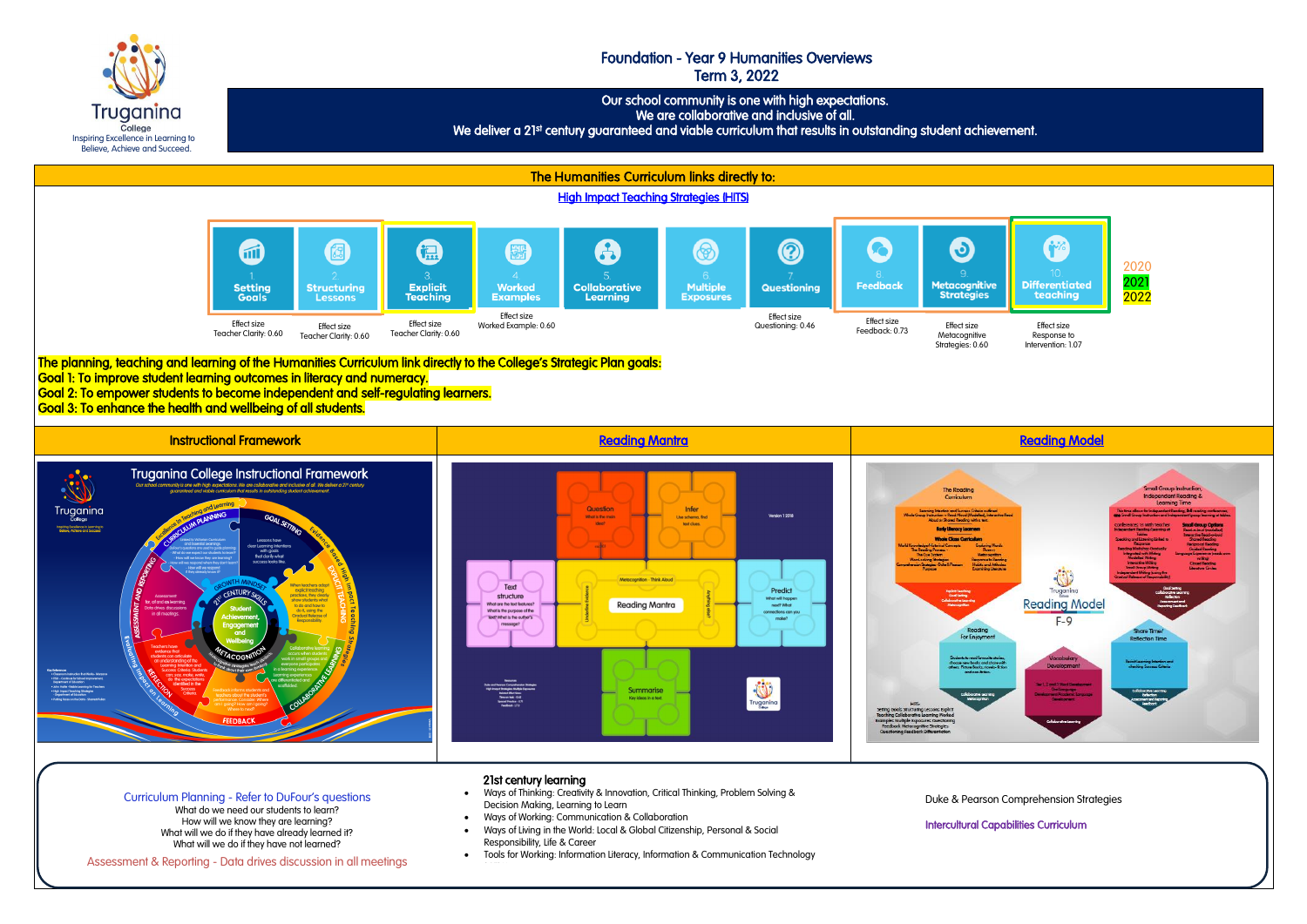# Reading Essential Learnings

|            | <b>Termly Overviews</b>                                                                                                                                                                                                                                                                                                                                                                             | <b>Victorian Curriculum Links</b>                                                                                                                                                                                                                                                                                                                                                    | Duke & Pearson<br><b>Comprehension Strategies</b> | Rea                                                             |
|------------|-----------------------------------------------------------------------------------------------------------------------------------------------------------------------------------------------------------------------------------------------------------------------------------------------------------------------------------------------------------------------------------------------------|--------------------------------------------------------------------------------------------------------------------------------------------------------------------------------------------------------------------------------------------------------------------------------------------------------------------------------------------------------------------------------------|---------------------------------------------------|-----------------------------------------------------------------|
|            |                                                                                                                                                                                                                                                                                                                                                                                                     | RE-IGNITE: Components of the IGNITE Curriculum to be revisited                                                                                                                                                                                                                                                                                                                       |                                                   |                                                                 |
| Foundation | Term 1<br>Personal and Family Histories<br>Term 2<br><b>Community Histories</b>                                                                                                                                                                                                                                                                                                                     | <b>VCGGC057</b> - Identify and describe features of places and how they change<br>VCGGC060 - Collect and record geographical data<br>VCGGC061 - Represent geographical data<br>VCGGC062 - Interpret geographical data                                                                                                                                                                | Retelling & Summarising                           | Shares fo<br>diverse ir<br>Understa<br>many spo                 |
|            | Term 3<br>My Personal World - Important Events<br>Term 4<br>My Personal World - Important Events                                                                                                                                                                                                                                                                                                    | VCGGK063 - Represent location of places and their features<br>VCGGK066 - Country and Aboriginal and Torres Strait Islander peoples<br>VCGGK069 - Places and people<br>VCICCB002 - Describe experiences of intercultural encounters<br>VCICCD004 - Imagine and explain being in a different cultural situation or setting                                                             | Metacognition                                     | <b>Rememb</b><br>and talk o                                     |
| Year 1     | Term 1<br><b>Personal Events</b><br>Term 2<br>Personal Histories<br>Term 3                                                                                                                                                                                                                                                                                                                          | VCGGC057 - Identify and describe features of places and how they change<br>VCGGC060 - Collect and record geographical data<br>VCGGC061 - Represent geographical data<br>VCGGC062 - Interpret geographical data<br>VCGGK063 - Represent location of places and their features<br>VCGGK066 - Country and Aboriginal and Torres Strait Islander peoples<br>VCGGK069 - Places and people | Think aloud - Metacognition                       | Role mode<br>involved.<br><b>Discusses</b><br>questions         |
|            | The Past and Future - Direction and Location<br>Term 4<br>The Past and Future - Direction and Location                                                                                                                                                                                                                                                                                              | VCICCB002 - Describe experiences of intercultural encounters<br>VCICCD003 - Identify and discuss cultural diversity                                                                                                                                                                                                                                                                  |                                                   |                                                                 |
| Year 2     | Term 1<br>Significant People in the Local Community<br>Term 2<br><b>Community Histories</b>                                                                                                                                                                                                                                                                                                         | <b>VCGGC059</b> - Identify how people are connected to different places<br>VCGGC060 - Collect and record geographical data<br><u> VCGGC061</u> – Represent geographical data<br>VCGGC062 - Interpret geographical data<br>VCGGK063 - Represent location of places and their features<br>VCGGK064 - Definition of places and scales                                                   | Retelling & Summarising<br>Metacognition          | Makes cor<br>experience<br>Combines<br>understan<br>key points. |
|            | Term 3<br>Past and Present - Connections to Places - Describing places<br>Term 4<br>Past and Present - Connections to places - Describing places                                                                                                                                                                                                                                                    | VCGGK065 - Local and global connections of people in Australia<br>VCGGK066 - Country and Aboriginal and Torres Strait Islander peoples<br><b>VCGGK070</b> - Activities in the local place<br><b>VCICCB002</b> - Describe experiences of intercultural encounters<br><b>VCICCD003</b> - Identify and discuss cultural diversity                                                       |                                                   |                                                                 |
| Year 3     | Term 1<br>Rules in the Community/ Citizens in the Community<br>Term 2<br>Community, Remembrance and Celebrations                                                                                                                                                                                                                                                                                    | VCGGC071 - Identify and describe the characteristics of places<br>VCGGC072 - Identify and describe locations and spatial distributions and patterns<br>VCGGC073 - Identify and explain interconnections within places and between places<br>VCGGC074 - Collect and record geographical data<br>VCGGC075 - Represent geographical data<br>VCGGC076 - Interpret geographical data      | Questioning<br>Metacognition                      | Asks ques<br>knowledge<br>Asks ques<br>text.                    |
|            | Term 3<br>Diverse Communities, Places and their Contributions- Location of<br>states and territories of Australia, and the location of Aboriginal<br>and Torres Strait Islander countries/places<br>Term 4<br>Diverse Communities, Places and their Contributions<br>Location of states and territories of Australia, and the location of<br>Aboriginal and Torres Strait Islander countries/places | VCGGK078 - Locate Australia's neighbouring countries and characteristics of their places<br>VCGGK079 - Represent Australia and its major natural and human characteristics<br>VCICCB006 - Describe intercultural experiences from a critical perspective                                                                                                                             |                                                   |                                                                 |

| Shares familiar and different ways culturally<br>diverse individuals and families live.<br>Understands that English is only one of the<br>many spoken languages in Australia.<br>Remembers order of events in a simple story<br>and talk about them after reading. |
|--------------------------------------------------------------------------------------------------------------------------------------------------------------------------------------------------------------------------------------------------------------------|
| Role models the idea, concepts and vocabulary<br>involved.<br>Discusses aloud thinking, ideas, opinions and<br>questions when reading a text.                                                                                                                      |
| Makes connections between students' own<br>experiences and texts.<br>Combines new knowledge with prior<br>understanding and provides a summary of most<br>key points.                                                                                              |
| Asks questions to expand their understanding and<br>knowledge on the idea.<br>Asks questions before, during and after reading a<br>text.                                                                                                                           |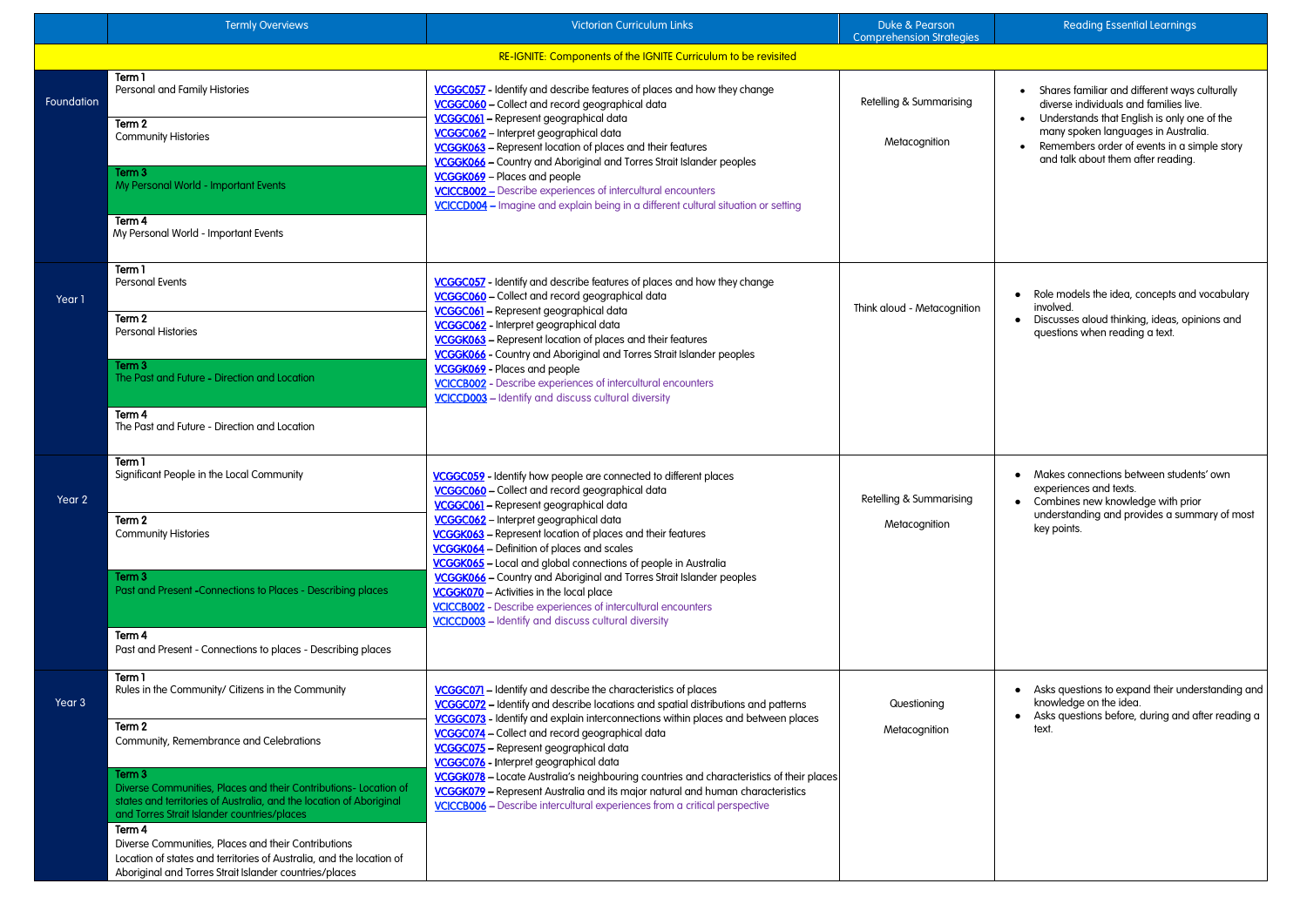| Year 4 | Term 1<br>Roles of Local Government<br>Term 2<br><b>First Contacts</b><br>Term 3<br>People, Places and Environment - Countries in the world and<br>compass directions<br>Term 4<br>People, Places and Environment - Countries in the world<br>and sustainability | <b>VCGGC071</b> – Identify and describe the characteristics of places<br>VCGGC072 - Identify and describe locations and spatial distributions and patterns<br>VCGGC073 - Identify and explain interconnections within places and between places<br>VCGGC074 - Collect and record geographical data<br>VCGGC075 - Represent geographical data<br>VCGGC076 - Interpret geographical data<br>VCGGK080 - Diversity and significance of places and environments<br>VCGGK083 - Diversity and significance of places and environments<br><b>VCICCB006</b> - Describe intercultural experiences from a critical perspective<br>VCICCD007 - Explain cultural traditions in personal, group and national identities                                                                                                                                                                                                                                                                                                                                                                    | <b>Text Structure</b><br>Metacognition | Gathers information from texts a<br>inform understanding.<br>Gathers and uses information fro<br>photographs, diagrams, graphs.                                                                                                                                                                                                                                                                                                               |
|--------|------------------------------------------------------------------------------------------------------------------------------------------------------------------------------------------------------------------------------------------------------------------|------------------------------------------------------------------------------------------------------------------------------------------------------------------------------------------------------------------------------------------------------------------------------------------------------------------------------------------------------------------------------------------------------------------------------------------------------------------------------------------------------------------------------------------------------------------------------------------------------------------------------------------------------------------------------------------------------------------------------------------------------------------------------------------------------------------------------------------------------------------------------------------------------------------------------------------------------------------------------------------------------------------------------------------------------------------------------|----------------------------------------|-----------------------------------------------------------------------------------------------------------------------------------------------------------------------------------------------------------------------------------------------------------------------------------------------------------------------------------------------------------------------------------------------------------------------------------------------|
| Year 5 | Term 1<br>Three Levels of Government<br>Term 2<br>The Australian Colonies<br>Term 3<br><b>Interconnections-Environmental Disasters</b><br>Term 4<br>Personal Finances - Economics & Financial Decision Making in<br>Everyday Life                                | VCGGC085 - Describe and explain diverse characteristics of places in different<br><i>locations</i><br>VCGGC086 - Identify and describe locations, spatial distributions and patterns<br>VCGGC087- Describe and explain interconnections and the effects of them<br>VCGGC088 - Collect and record geographical data<br>VCGGC089 - Represent geographical data<br>VCGGC090 - Interpret geographical data<br>VCGGK091 - Factors that shape places and influence interconnections<br>VCGGK094 - Factors that shape places and influence interconnections<br>VCGGK095 - Factors that shape places and influence interconnections<br>VCGGK096 - Factors that shape places and influence interconnections<br><b>VCICCB009</b> - Analyse how aspects of their own and others lifestyle, behavior, attitudes<br>and beliefs can be culturally influenced.<br>VCICCB010 - Explain how intercultural experiences can influence beliefs and behaviors,<br>including developing a critical perspective on and respect for their own and others'<br>cultures.                              | <b>Text Structure</b><br>Metacognition | Gathers and uses information fro<br>photographs, diagrams and gra<br>Gathers information by using tab<br>captions, index, headings, gloss<br>references.<br>Compares the text structure of tw<br>types of a similar genre e.g. com<br>persuasive poster with a letter to<br>compares a fantasy novel with a<br>book.<br>Skims and scans to predict the ke<br>elements of a text e.g. problem/s<br>cause/effect, compare/contrast,<br>order.   |
| Year 6 | Term 1<br><b>Australian Electoral Process</b><br>Term 2<br>Australia as a Nation [Federation]<br>Term 3<br>Interconnections - Environments, Peoples & Cultures in Asia and the<br>World<br>Term 4<br><b>Business</b><br>Choices & Scarcity in Business           | VCGGC085 - Describe and explain diverse characteristics of places in different locations<br>VCGGC086 - Identify and describe locations, spatial distributions and patterns<br>VCGGC087- Describe and explain interconnections and the effects of them<br>VCGGC088 - Collect and record geographical data<br>VCGGC089 - Represent geographical data<br>VCGGC090 - Interpret geographical data<br>VCGGK092 - Location of Asian countries in relation to Australia and the<br>geographical diversity<br>VCGGK093 - Demographic, economic, social and cultural differences of countries across<br>the world<br>VCGGK097 - Factors that influence people's awareness and opinion of places<br>VCGGK098 - Australia's connections with other countries and how they change people<br>and places<br>VCICCB009 - Analyse aspects of lifestyle, behaviour, attitudes and beliefs<br>VCICCB010 - Explain intercultural experiences and its influence on beliefs and<br>behaviours<br>VCICCD012 - Examine and discuss how people understand and appreciate different<br>cultural values | <b>Text Structure</b><br>Metacognition | • Gathers and uses information fro<br>photographs, diagrams and gra<br>Gathers information by using tab<br>captions, index, headings, gloss<br>references.<br>Compares the text structure of tw<br>types of a similar genre e.g. com<br>persuasive poster with a letter to<br>compares a fantasy novel with a<br>book.<br>Skims and scans to predict the ke<br>elements of a text e.g. problem/s<br>cause/effect, compare/contrast,<br>order. |
|        | Term 1<br>Consumers, Workers & Producers Interdependence of Consumers<br>& Producers                                                                                                                                                                             | VCHHK109 - Influence of physical features on civilizations<br>VCHHK110 - Changes in society & perspectives of key groups<br>VCHHK111 - Beliefs, values & practices emphasizing changes to life<br>VCHHK112 - Causes & effects of contacts & conflicts with societies and/or peoples<br>VCHHK113 - Role & achievements of individuals in ancient society                                                                                                                                                                                                                                                                                                                                                                                                                                                                                                                                                                                                                                                                                                                      | Inferring & Metacognition              | • Infer the writer's messages in some<br>serious and mature topics and chal<br>and ideas: e.g. war, racism, family<br>bullying.                                                                                                                                                                                                                                                                                                               |

| Gathers information from texts and uses this to<br>inform understanding.<br>Gathers and uses information from illustrations,<br>photographs, diagrams, graphs.                                                                                                                                                                                                                                                                                                                                                                                                               |
|------------------------------------------------------------------------------------------------------------------------------------------------------------------------------------------------------------------------------------------------------------------------------------------------------------------------------------------------------------------------------------------------------------------------------------------------------------------------------------------------------------------------------------------------------------------------------|
| Gathers and uses information from illustrations,<br>photographs, diagrams and graphs.<br>Gathers information by using table of contents,<br>captions, index, headings, glossary and<br>references.<br>Compares the text structure of two different text<br>types of a similar genre e.g. compares a<br>persuasive poster with a letter to the editor,<br>compares a fantasy novel with a picture story<br>book.<br>Skims and scans to predict the key structural<br>elements of a text e.g. problem/solution,<br>cause/effect, compare/contrast, and chronological<br>order. |
| Gathers and uses information from illustrations<br>photographs, diagrams and graphs.<br>Gathers information by using table of contents,<br>captions, index, headings, glossary and<br>references.<br>Compares the text structure of two different text<br>types of a similar genre e.g. compares a<br>persuasive poster with a letter to the editor,<br>compares a fantasy novel with a picture story<br>book.<br>Skims and scans to predict the key structural<br>elements of a text e.g. problem/solution,<br>cause/effect, compare/contrast, and chronological<br>order.  |
| • Infer the writer's messages in some texts that have<br>serious and mature topics and challenging themes<br>and ideas: e.g. war, racism, family problems,<br>bullying.                                                                                                                                                                                                                                                                                                                                                                                                      |